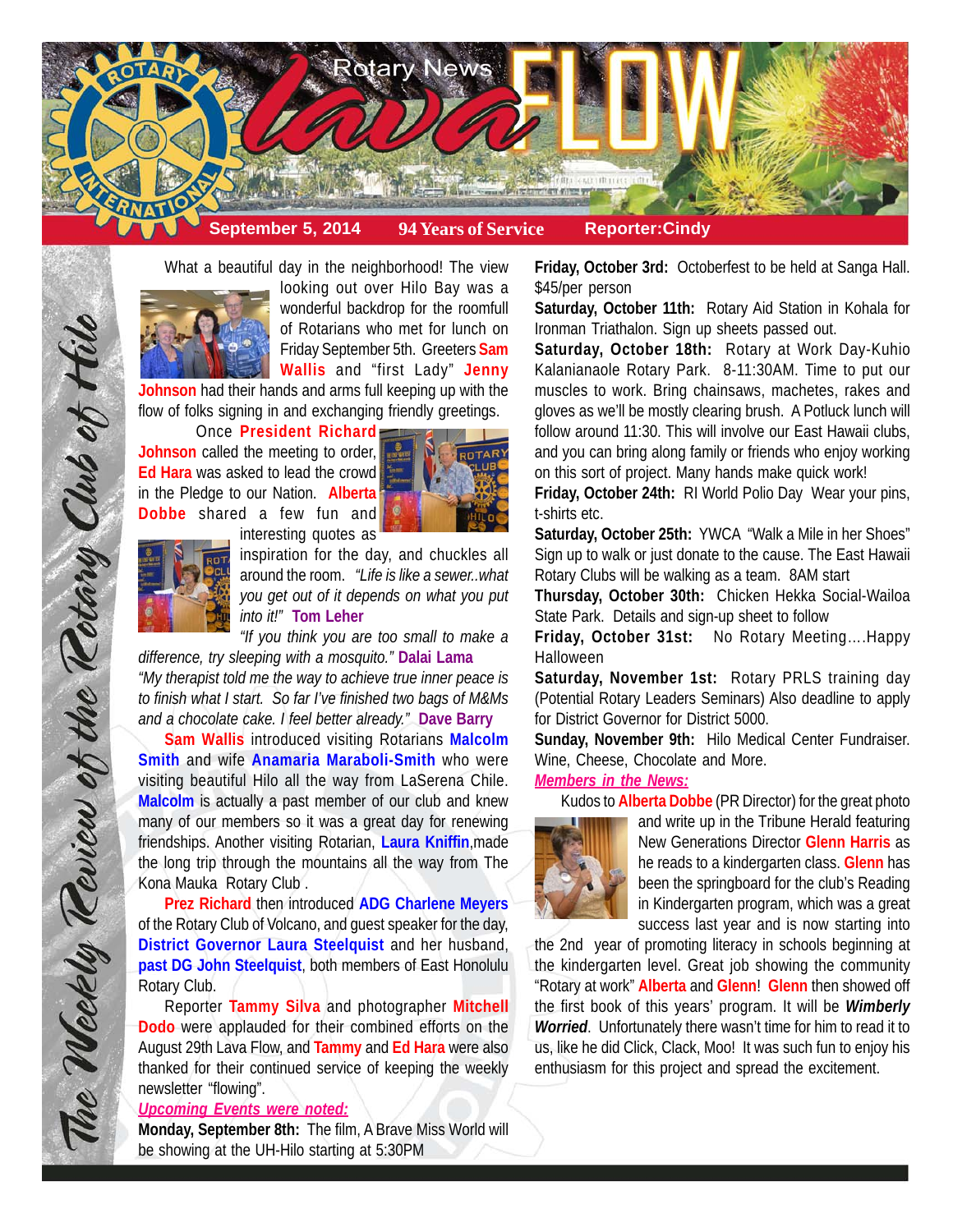## *Birthdays:*

**Yoko Hayano** September 3 **John McVickar** September 4 **Robert Fox** September 5 **Craig Shikuma** September 9 **Cel Ruwethin** September 10 **Cindy Boots** September 14 **Christina Dhillon** September 14 **Tim Beatty** September 22 **Sam Wallis** September 22

### *Club Anniversary:*

**Joe Hanley** September 4, 1987 (27) **James Yagi** September 17, 1965 (49) **Ian Birnie** September 20, 1985 (29) **Newton Chu** September 22, 1995 (19) **Jerry Watanabe** September 22, 1989 (25) **Tim Beatty** September 27, 2002 (12) **Corey Kawamoto** September 27, 2002 (12)

### *Wedding Anniversary:*

**Tim & Kanoa Beatty** September 2 (13) **Helen & Don Hemmes** September 2 (47) **Rand & Joann Mundo** September 6 (11) **Misti & James Tyrin September 8 (7) Alan & Zohra kusunoki** September 20 (42)

#### *Announcements:*

- **Fri. September 12 -UH Basketball Coach CE Coleman**
- **Fri. September 19 Doug Simons**
- **Canada France Hawaii Telescope**
- **Fri. September 26 -Habitat for Humanity Julie Hugo**

**Fri. October 24 - Al Jubitz, Rotary Club of Portland House of Friendship - Peace Through Rotary Thurs. October 30 -Club Social - Hekka Party Fri. October 31 -No Meeting**

|                                      | <b>Richard Johnson</b> |
|--------------------------------------|------------------------|
|                                      |                        |
| Immediate Past President Kerry Glass |                        |
|                                      |                        |
|                                      |                        |
|                                      |                        |
|                                      | <b>Cindy Boots</b>     |
|                                      |                        |
| Public Relations  Alberta Dobbe      |                        |
| Rotary Foundations  Alan Kusunoki    |                        |
| Club Service  Tom Brown              |                        |
| International Service  Jenny Johnson |                        |
| Community Service  Misti Tyrin       |                        |
|                                      |                        |
| Vocational Service  Biff Kennedy     |                        |

### *Birthdays, and Anniversaries!*

**Yoko Hayano** had a b'day on 9/3, **John McVickar** celebrated his on 9/4 and **Bob Fox** turned a year older out there as he's travelling somewhere in Europe on 9/5. **John** shared that he'd put his birthday **\$** to work in the Unitrust he's established for Hilo and Big Island Students to encourage attending the UH-Hilo.

**Richard** and **Jenny Johnson** celebrated 45 years of wedded bliss with a few days over in Honolulu and still had money left to each donate a **\$45** check to the **HRCF**. **Tim** and **Kanoa Beatty** had chalked up 13 years of marriage on 9/2 although **Tim** was available to share how they celebrated. **Helen** and **Don Hemmes** have spent 47 years as a married couple as of 9/2 and **Helen** had a **\$100** donation for **TRF**. Our guests **DG Laura** and **John Steelquist** have recently celebrated their 50th anniversary together, and also guests **Malcolm** and **Anamaria Smith** have enjoyed 44 years and just recently celebrated too!

**Points of Interest:** The total amount collected for the **RI Rotoplast Project** over the last 2 meetings was **\$962**, and by utilizing a D5000 Global Grant with some matching funding, our club is able to donate a total of **\$3,376**. Thanks everyone for your generosity. *And then the Happy Dollars just started rolling in!*

**Jim Kennedy** was **\$20** thrilled to see his friend and well-respected astronomer **Malcolm Smith** and his wife at the meeting. **Jim** and **Malcolm** had jointly worked on several huge Astronomy projects here in Hilo and also in Chile. **Russ Oda** had a **\$20** bill

to add to the joy of the same renewed friendship, as **Russ** had been **Malcolm's** sponsor for the club years ago. He also couldn't resist adding, *"Malcolm is an out*

*of this world guy"!* Adding another **\$20** of "welcome", **Naomi Menor** shared some big hugs to see the **Smiths** again in Hilo. What



a day of great reunions. At some point here, flags were exchanged. **Malcolm** and **Anamaria** belong to

Photos by **Kerry Glass**

different clubs, so **Prez Richard** had to use a little sleight of hand to create a nice photo-op. The **Smiths** contributed **\$65** happy dollars toward our **RIK** program and were both very enthused to be among so many good friends again. **Anamaria's** club is working on a worldwide project, Tsunami Education for Kids, and this may be of interest for our International Committee to look into.

**Jeanine "Go Ducks!" Atebara** had **2-**

**\$50** checks to contribute to **HRCF** and **TRF** to share her pride in the community and how the partnerships with Hawaii Island United Way all pitched in to do whatever possible in assisting in the Puna Relief efforts. From



neighbors wielding chainsaws to Food Basket contributions, helpers from Habitat for Humanity, Mediation Services and Hope services, volunteers were all willing to do whatever was necessary to help out. A proud



moment for our community! **Alberta Dobbe** managed to bring a flush to **Mitch Roth's** face by sharing **\$5** of knowledge that **Mitch** will be a contestant on the Wheel of Fortune show

which will start filming in the next 2 weeks over at the Hilton Waikoloa Village. We hope he'll make us proud too! A blushing **Mitch** shared a **\$50** check for **HRCF** and his recent experience at Camp Agape which is for children of incarcerated parents. The camp hosted 160 children who were able to do some surfing, horseback riding and roping, and just having fun.